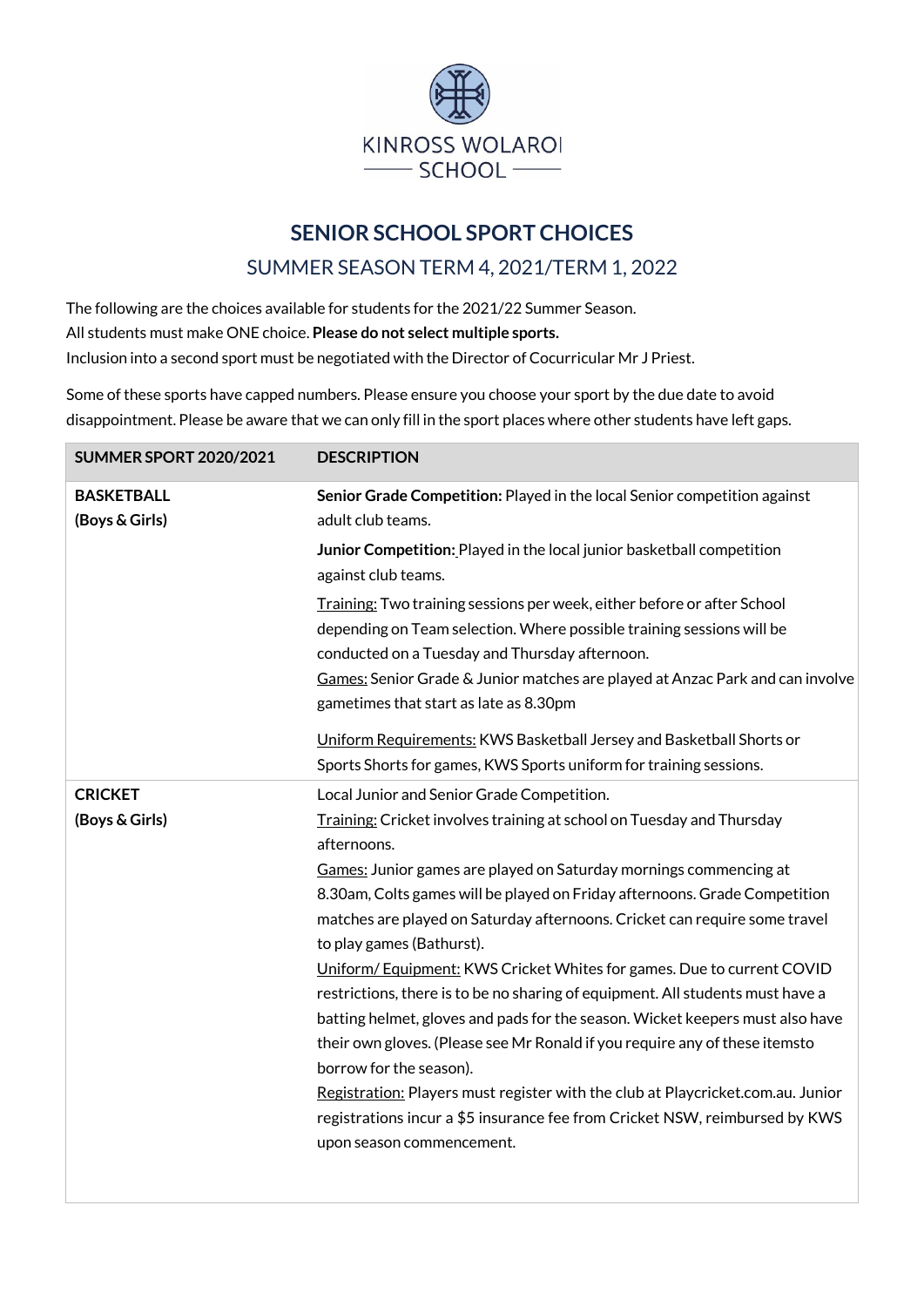| <b>Fitness</b><br>(Senior students only)                                                                       | 3 Sessions per week - Tuesday, Thursday and Saturday morning. Only open to<br>Senior students. Please note that this is subject to a maximum class size. Senior<br>students will be allocated based on the timing of their response.<br>Uniform Requirements: KWS Sports uniform, or KWS Sports shirt with plain<br>black/navy exercise tights                                                                                                                                                                                                                                                                                                                                                                                                                                                                                                                                                                    |
|----------------------------------------------------------------------------------------------------------------|-------------------------------------------------------------------------------------------------------------------------------------------------------------------------------------------------------------------------------------------------------------------------------------------------------------------------------------------------------------------------------------------------------------------------------------------------------------------------------------------------------------------------------------------------------------------------------------------------------------------------------------------------------------------------------------------------------------------------------------------------------------------------------------------------------------------------------------------------------------------------------------------------------------------|
| <b>ISA TOUCH FOOTBALL</b><br>(Girls)                                                                           | Students will compete in the Independent Sporting Association Competition.<br>Games are held on Saturday mornings. Please note that some travel is a<br>requirement of this sport.<br>Training: Tuesday and Thursday afternoons<br>Games: will be held on Saturday mornings<br>Uniform: Students will be required to wear a KWS Touch Football singlet top<br>for games, and KWS sport shorts or plain black shorts. All students will be<br>required to wear studded football boots.                                                                                                                                                                                                                                                                                                                                                                                                                             |
| <b>ROWING</b><br>(Boys & Girls year 8-11)<br>*Year 7 students will be<br>considered for coxswain<br>positions. | Entry into the KWS rowing program is based on a selection criterion with<br>limited spots offered to students. Students who are wanting to trial for the<br>KWS rowing squad should email Mr Harrison (aharrison@kws.nsw.edu.au) to<br>receive information about preseason trial and training dates. In season<br>trainings involve early morning sessions Monday - Saturday and afternoon<br>sessions. Uniform: Students row in a KWS zoot suit. Regattas: Students will be<br>required to pay for each regatta they attend to cover accommodation and<br>food etc. This is paid in advance per event via TryBooking. Rowing staff will be<br>corresponding with parents throughout sport sign on, so it is recommended<br>students sign on ASAP to ensure they don't miss this information. Sign on for<br>Rowing will shut on Wednesday 25 <sup>th</sup> August 2021 prior to final squads being<br>announced. |
| <b>SENIOR SWIM SQUAD</b>                                                                                       | Seeks to provide a competitive swimming experience. For more detailscontact<br>Mr Kim Taylor. Sessions will be conducted in the Eric Solling pool and training<br>times are dependent on ability and squad placement.                                                                                                                                                                                                                                                                                                                                                                                                                                                                                                                                                                                                                                                                                             |
| <b>ISA TENNIS</b><br>(Boys & Girls)                                                                            | Students are selected to compete in the ISA Western Tennis Competition.<br>Training: Tuesday and Thursday afternoons at Wade Park Tennis Centre<br>Matches: played on Saturday mornings. Travel to Bathurst is a requirement of<br>this sport.<br>Uniform: KWS Sports Uniform                                                                                                                                                                                                                                                                                                                                                                                                                                                                                                                                                                                                                                     |
| <b>TREE TEAM - TWIG</b>                                                                                        | The TWIG team prepare market produce for our School community and local<br>markets. Given the timing of the market events, the weekend times vary.<br>Students will be required to complete three sessions per week during the<br>summer season. (Event participation for the upcoming season will be subject<br>to COVID restrictions/ regulations at the time).<br>Please see Mrs Gavin if you have any questions. Uniform: For events,<br>the TWIG team wear a TREE shirt.                                                                                                                                                                                                                                                                                                                                                                                                                                     |